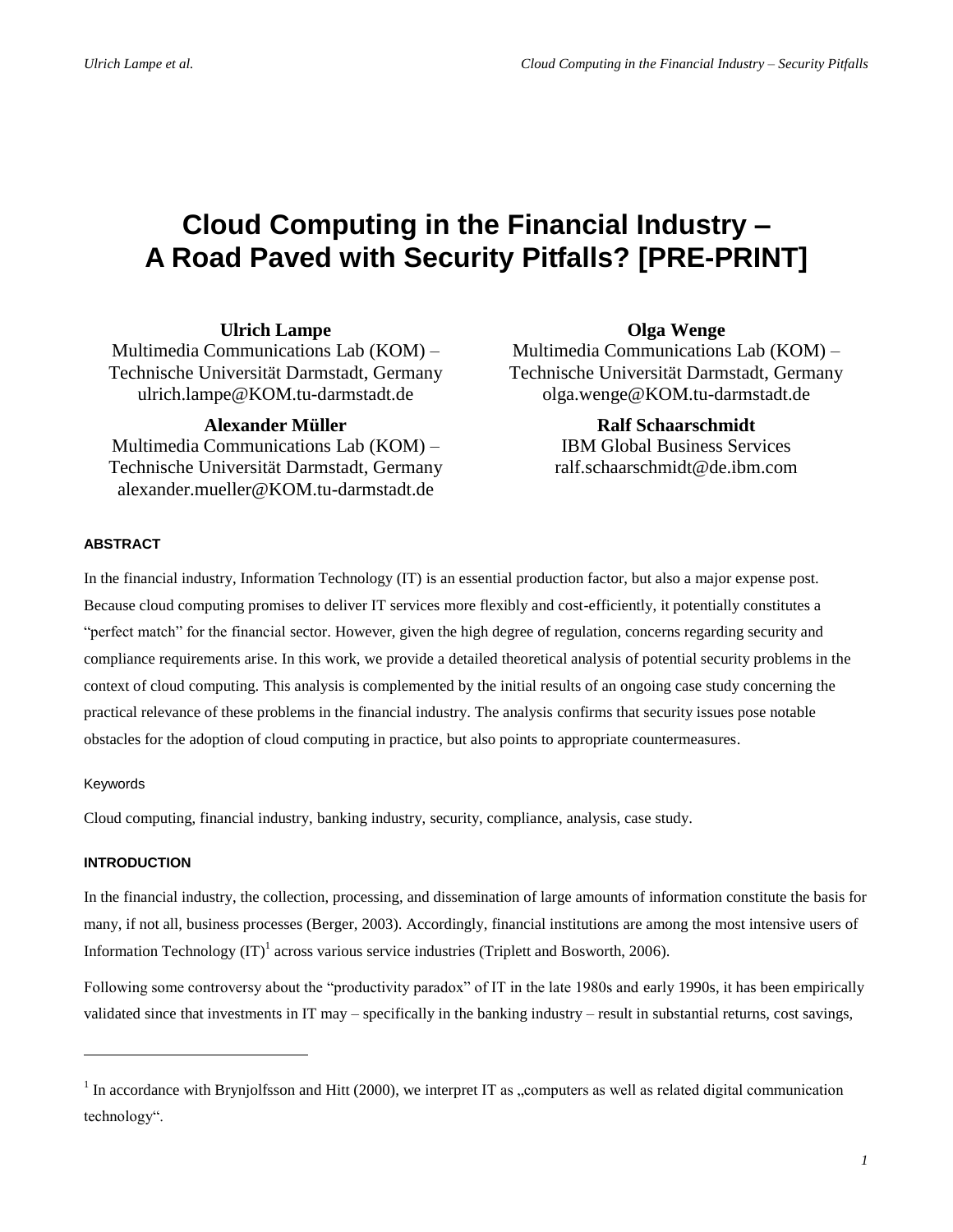and increases in market share (Prasad and Harker, 1997; Brynjolfsson and Hitt, 2000; Ho and Mallick, 2009). Besides its role as a "backbone" of most finance-related business processes, IT can also serve as an "enabler" for novel products. Prominent examples include online banking, electronic payment methods, or automatic teller machines (Berger, 2003; Lamberti and Büger, 2009).

Due to the constant decline in the absolute cost of IT equipment, many financial institutions have historically replaced other production factors with IT. This has led to a further increase in the relative importance of IT, compared to other production factors such as human labor (Casolaro and Gobbi, 2005). As a result, IT constitutes a major expense post for most financial institutions today. For instance, in 2001, Italian banks spent 8.0% of their gross income and 14.5% of their operating costs on IT (Casolaro and Gobbi, 2005). More recent estimates confirm this magnitude order and attribute between 15% and 20% of banks' overall administrative expenses to IT expenses (Moormann and Schmidt, 2007).

Lately, cloud computing has arrived as a novel IT paradigm that promises to "revolutionize" the way IT services are provisioned and consumed (Leymann, 2009). The essential idea of cloud computing is to deliver IT services – such as compute infrastructure or storage – in a utility-like manner (Buyya, Yeo, Venugopal, Broberg and Brandic, 2009), thus making these services ultimately more flexible and cost-efficient (Leymann, 2009). Given the role of IT in the financial services sector, as an essential production factor, but also a major expense post, cloud computing may seem as a "perfect match" for this industry.

However, there appears to be one major obstacle: security. In fact, a recent survey by the IT Governance Institute (2011) confirmed that general security concerns and data privacy concerns constitute the most severe reasons for *not* using cloud computing. In accordance, the aspect of "data confidentiality and auditability" is also seen among the top 10 obstacles to the growth and application of cloud computing in one of the seminal papers on cloud computing (Armbrust, Fox, Griffith, Joseph, Katz, Konwinski, Lee, Patterson, Rabkin, Stoica and Zaharia, 2010). It is reasonable to conclude that these concerns are especially pronounced in the financial industry, which is among the most regulated sectors (White, 1997), and thus subject to rigid data privacy and security requirements. Thus, the initial notion of a perfect match between cloud computing and the financial industry appears doubtful.

Based on these observations, we examine the following research question in the work at hand: "*Do security concerns pose an obstacle for the adoption of cloud computing in the financial industry and, if yes, which concerns specifically"*? Our contribution is twofold: First, we provide a theoretical analysis of potential security problems in conjunction with the application of cloud computing. Second, we present the initial empirical results of an ongoing case study, which involved two interviews with representatives of an internationally operating German bank.

The remainder of this work is structured as follows: In the following section, we provide an introduction into the fundamental concepts of cloud computing. In the subsequent section, we analyze potential security and compliance issues in conjunction with the use of cloud computing in the financial industry. Thereafter, we present the methodology and results of our ongoing empirical research. The paper concludes with a brief summary and outlook.

### **FUNDAMENTALS OF CLOUD COMPUTING**

While the term cloud computing is currently very popular in research and practice today, no commonly accepted definition exists so far (Vaquero, Rodero-Merino, Caceres and Lindner, 2009). Recently, however, the definition by the *National*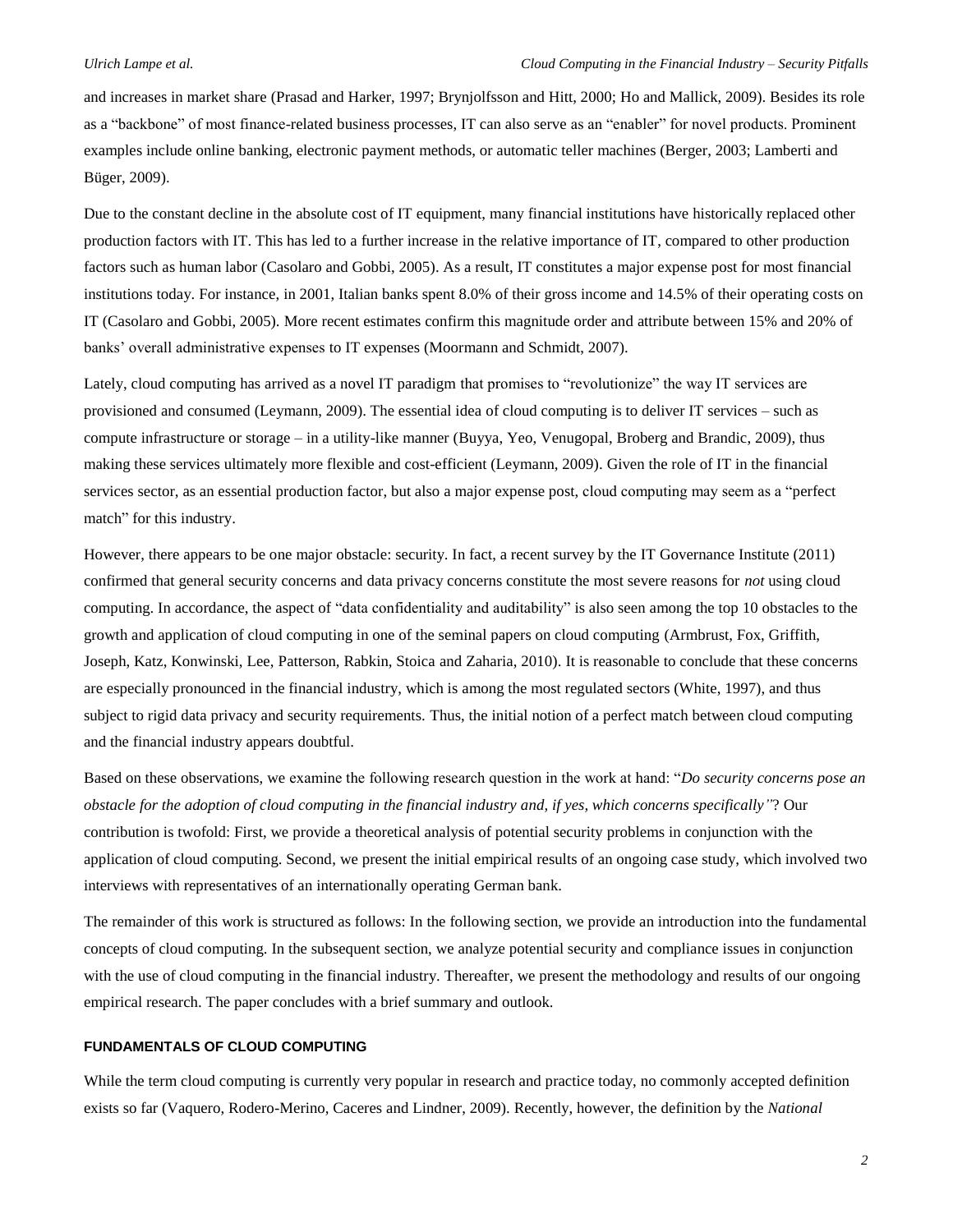*Institute of Standards and Technology* (NIST) has emerged as a de-facto standard; it states that "Cloud computing is a model for enabling ubiquitous, convenient, on-demand network access to a shared pool of configurable computing resources" (Mell and Grance, 2011). Such resources may include virtually any type of computing capabilities, including "networks, servers, storage, applications, and services" (Mell and Grance, 2011).

In addition, the definition names five essential characteristics: First, the ability for consumers to commission and decommission capacities in an autonomous manner (on-demand self-service); second, the provision of capacities to heterogeneous end-user devices via the Internet (broad network access); third, the pooling and subsequent provision of resources according to a multi-tenant model, often based on virtualization techniques (resource pooling); fourth, the ability to rapidly add or remove capacities (rapid elasticity); fifth, a metered service provision, often based on a pay-per-use model (measured service).

Mell and Grance (2011) have further defined a basic taxonomy of cloud systems, which distinguishes four common deployment and three service models. An overview is depicted in [Figure 1.](#page-2-0)



### **Figure 1: Common cloud deployment and service models**

<span id="page-2-0"></span>The *deployment models* essentially refer to the relationship between service provider and service consumer (also referred to as service user). In the case of a *private cloud*, a service is offered to one exclusive consumer, either by a provider from the same organization or by an external party. A *community cloud*, in contrast, is restricted to a pre-defined set of consumers, rather than an individual consumer. Lastly, a *public cloud* is operated by a specialized vendor; it is open to the general public or a large group of consumers. The term *hybrid cloud* can refer to any combination of aforementioned deployment models. In general, economies of scale increase moving from a private to a public cloud, whereas the control of the user over the overall cloud system decreases.

The service models refer to the level of complexity that a cloud service provides. *Infrastructure as a Service* (IaaS) includes the provision of rather low-level IT capabilities, such as storage or compute power. *Platform as a Service* (PaaS) refers to somewhat more sophisticated offers, such as programming and execution environments. Lastly, *Software as a Service* (SaaS) includes complex applications, which are often operated on the basis of IaaS or PaaS services (Lenk, Klems, Nimis, Tai and Sandholm, 2009). In general, the complexity of the services increases moving from IaaS to SaaS, whereas the degree of (technical) standardization appears to decrease.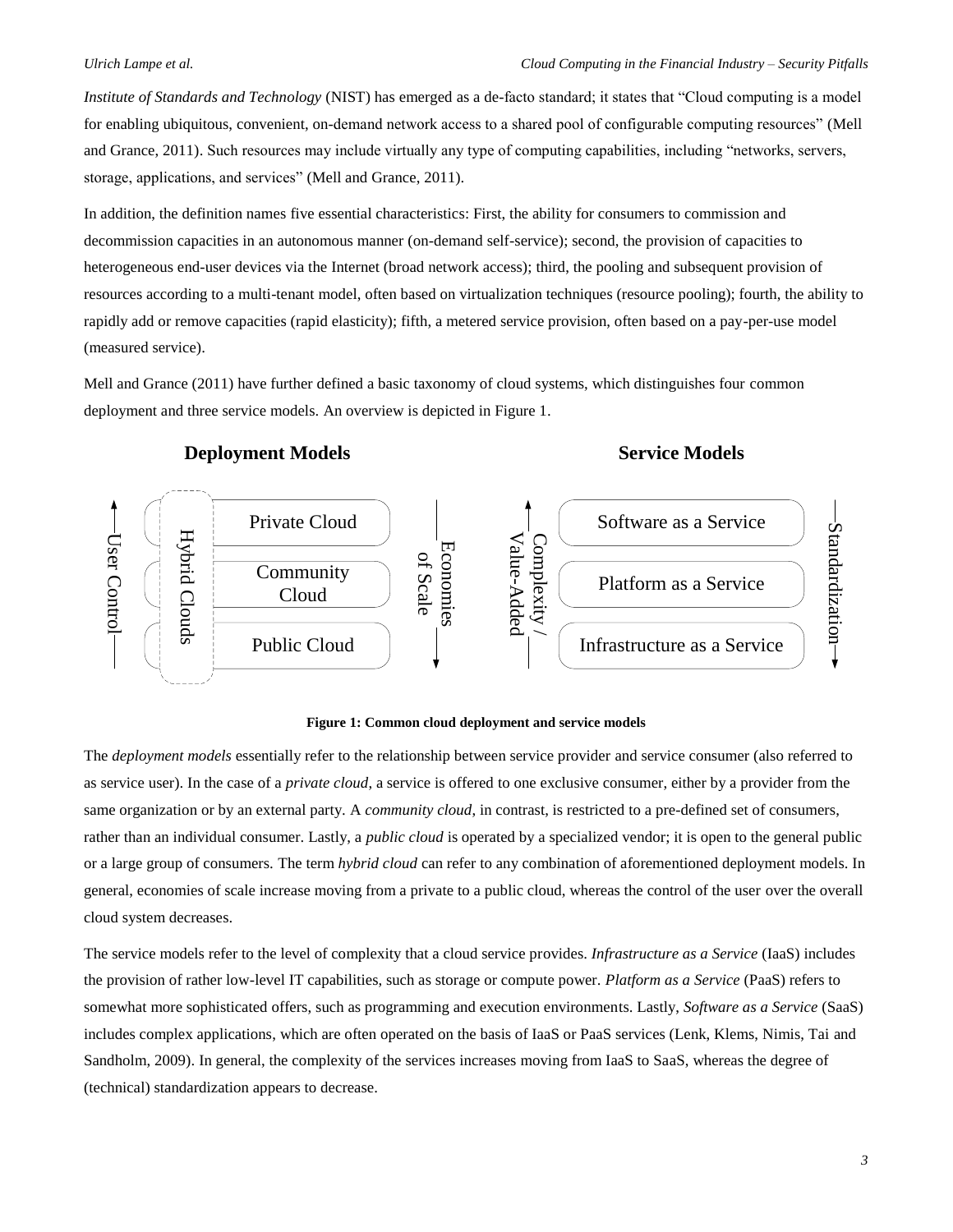l

For further details on the fundamentals of cloud computing, we refer the interested reader to Armbrust et al. (2010), Buyya et al. (2009), or Leymann et al. (2009). A more detailed taxonomy, including various examples of actual cloud service offers, has been provided by Lenk et al. (2009).

### **THEORETICAL ANLAYSIS OF CLOUD COMPUTING SECURITY ISSUES**

Recently, a growing number of researchers have been concerned with the issue of security in cloud computing. In our theoretical analysis, we pursued the aim of reviewing the existing literature and consolidating these findings in a structured manner, thus giving us a basis for the subsequent empirical investigation.

As the guideline of our analysis, we used the ten security domains of the well-known *Certified Information Systems Security Professional* (CISSP) certificate<sup>2</sup>. These domains cover diverse aspects of security, ranging from physical security of computing facilities, business continuity planning for disaster scenarios, to the application of cryptography techniques (Harris, 2010; Conrad, Misenar and Feldman, 2010). Most of these domains can be found in identical or comparable form in other IT security guides, e.g., by the Cloud Security Alliance (2011) or the Information Systems Audit and Control Association (2011). Thus, while not specifically tailored to cloud computing, but rather IT in general, the CISSP domains provide a comprehensive scheme for the classification of security issues. Accordingly, we mapped each security problem or risk that we found in the literature onto one of the ten CISSP domains.

In addition, we identified specific security objectives that may be threatened by each problem or risk. In this context, we focused on the three "classic" security objectives of confidentiality, integrity, and availability, which have been well-known for many years as part of the so-called "CIA triad" (Johnson, 2010; Conrad et al., 2010). Confidentiality describes that information may only be read by authorized parties; in this context, authorization refers to the fact that these parties possess appropriate access rights (Johnson, 2010). A tangible example from the financial industry account or credit card information, which constitutes sensitive personally identifiable information and should only be disclosed to the appropriate stakeholders, e.g., for clearing purposes, cf. (Conrad et al., 2010). Integrity is defined very similarly, but refers to writing (i.e., modifying or deleting) information (Johnson, 2010; Conrad et al., 2010). Again, with respect to the financial industry, a tangible example would consist in the modification of an account balance. Lastly, availability means that information or a system is accessible in a timely and reliable way whenever needed (Johnson, 2010).

The results of theoretical analysis are provided in summarized form in [Table 1.](#page-4-0) The table lists a total of 23 potential security problems or risks in the context of cloud computing. As previously explained, the problems are organized along the ten CISSP security domains. In addition, the threatened security objectives and corresponding literature sources are stated.

We acknowledge that not all of the provided problems are necessarily exclusive to cloud computing or apply to all deployment and service models. However, we do believe that all of the given items bear relevance with respect to the application of this novel IT paradigm in the financial industry.

<sup>2</sup> The CISSP certificate is issued by *The International Information Systems Security Certification Consortium, Inc.* (https://www.isc2.org/).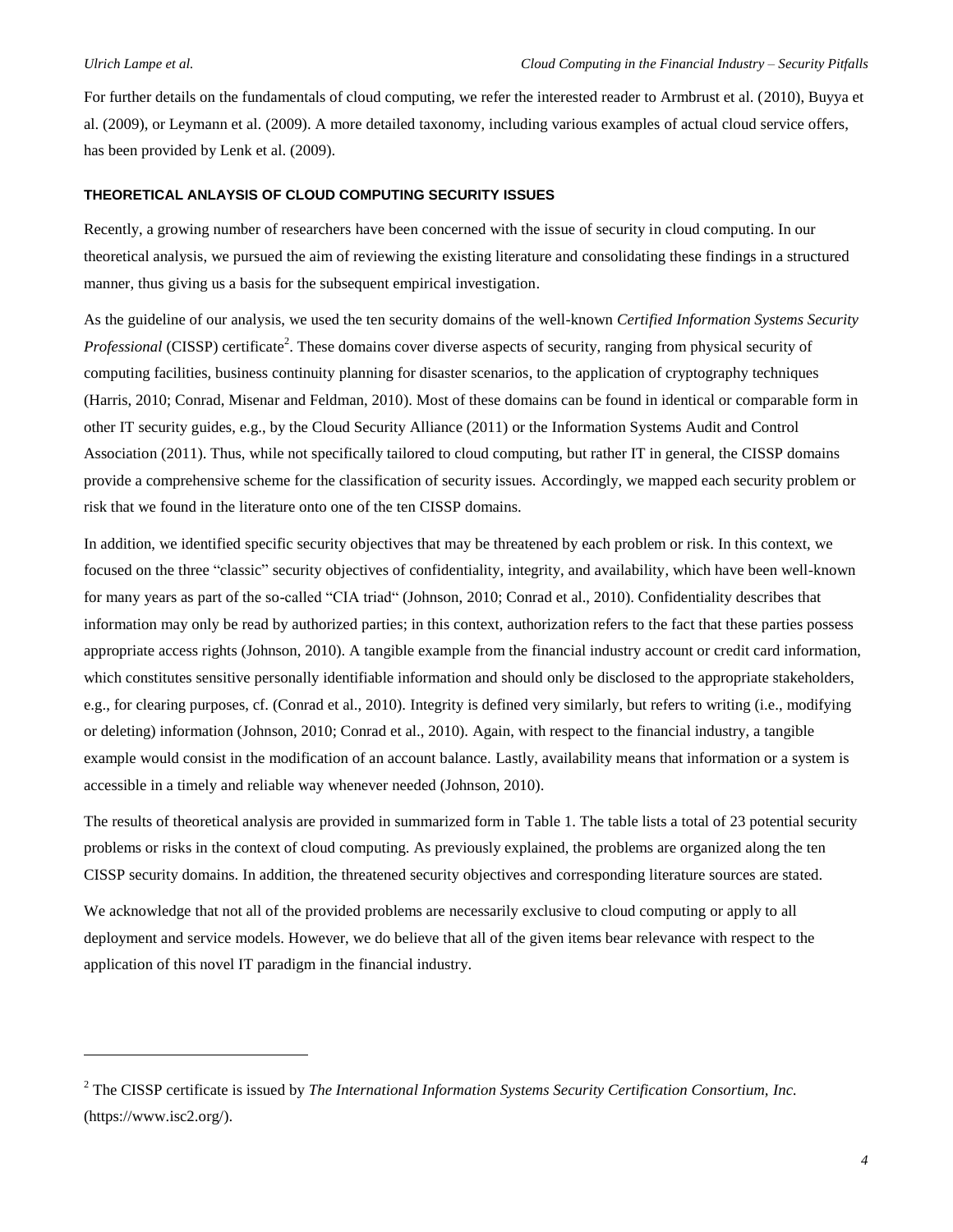<span id="page-4-0"></span>

| No.    | <b>CISSP Domain</b>                                                   | <b>Problem or Risk</b>                                                      | <b>Threatened</b><br><b>Security</b><br>Objective <sup>3</sup> | Source(s)                                                                                     |
|--------|-----------------------------------------------------------------------|-----------------------------------------------------------------------------|----------------------------------------------------------------|-----------------------------------------------------------------------------------------------|
| 1      | 1 – Information Security<br>Governance and Risk<br>Management         | Insufficient security monitoring<br>policies                                | C, I, A                                                        | Hubbard and Sutton, 2010;<br>Ardelt et al., 2011                                              |
| 2      |                                                                       | Lack of interoperability between cloud<br>service providers                 | C, I, A                                                        | Armbrust et al., 2010; Hubbard and<br>Sutton, 2010; Ardelt et al., 2011                       |
| 3      |                                                                       | Lack of data transparency concerning<br>data deletion handling              | C, I                                                           | Armbrust et al., 2010; Hubbard and<br>Sutton, 2010; Ardelt et al., 2011;                      |
| 4      |                                                                       | Partial failure of a cloud service                                          | I, A                                                           | Streitberger and Ruppel, 2009                                                                 |
| 5      | $2 - Access Control$                                                  | Abuse of administrative privileges or<br>rights                             | C, I, A                                                        | Hubbard and Sutton, 2010;<br>Ardelt et al., 2011                                              |
| 6      |                                                                       | Abuse or theft of user accounts                                             | C, I, A                                                        | Armbrust et al., 2010; Conrad et al.,<br>2010, Hubbard and Sutton, 2010                       |
| 7      | $3 - Cryptography$                                                    | Decryption and temporary storage of<br>content within the cloud             | $\mathsf{C}$                                                   | Gross et al., 2011                                                                            |
| 8      |                                                                       | Concurrent access to encrypted data /<br>lack of isolation in multi-tenancy | C, I, A                                                        | Hubbard and Sutton, 2010;<br>Ardelt et al., 2011;<br>Karlinger et al., 2011                   |
| 9      | 4 - Physical (Environmental)<br>Security                              | Failure of hardware devices                                                 | A                                                              | Conrad et al., 2010                                                                           |
| 10     |                                                                       | Risk of an electricity blackout                                             | A                                                              | Conrad et al., 2010                                                                           |
| 11     | 5 - Security Architecture and<br>Design                               | (Distributed) Denial of Service attacks                                     | A                                                              | Jensen et al., 2009; Armbrust et al.,<br>2010; Conrad et al., 2010;<br>Gross et al., 2011     |
| 12     |                                                                       | Cloud-based man-in-the-middle attack<br>(Janus attack)                      | C, I, A                                                        | Gross et al., 2011                                                                            |
| 13     |                                                                       | Virtual machine escape attack                                               | C, I, A                                                        | Grobauer et al., 2011                                                                         |
| 14     |                                                                       | Root access to IaaS instances                                               | C, I, A                                                        | Ardelt et al., 2011                                                                           |
| 15     |                                                                       | Vulnerability of user-facing Web<br>interfaces to network attacks           | C, I, A                                                        | Jensen et al., 2009; Hubbard and<br>Sutton, 2010; Ardelt et al., 2011;<br>Gross et al., 2011, |
| 16     |                                                                       | Use of an insecure Application<br>Programming Interface (API)               | C, I, A                                                        | Jensen et al., 2009; Hubbard and<br>Sutton, 2010; Ardelt et al., 2011                         |
| 17     | 6 - Business Continuity<br>Planning and Disaster Recovery<br>Planning | Failure of the communication link or<br>data center                         | A                                                              | Armbrust et al., 2010;<br>Conrad et al., 2010                                                 |
| $18\,$ | 7 - Telecommunications and<br>Network Security                        | Depletion of available communication<br>capacity                            | A                                                              | Conrad et al., 2010                                                                           |
| 19     |                                                                       | Depletion of available resource pool or<br>monetary budgets                 | A                                                              | Jensen et al., 2009;<br>Ardelt et al., 2011                                                   |
| 20     | 8 - Application Development<br>Security                               | Lack of transparency concerning<br>applied security mechanisms              | C, I, A                                                        | Hubbard and Sutton, 2010;<br>Ardelt et al., 2011                                              |
| 21     | 9 – Operations Security                                               | Lack of transparency concerning rules<br>governing security events          | C, I, A                                                        | Hubbard and Sutton, 2010;<br>Ardelt et al., 2011                                              |
| 22     |                                                                       | Abuse of cloud resources                                                    | A                                                              | Hubbard and Sutton, 2010;<br>Ardelt et al., 2011                                              |
| 23     | 10 - Legal, Regulations,<br>Investigations, and Compliance            | Migration of data between different<br>data center locations                | $\mathbf C$                                                    | Streitberger and Ruppel, 2009                                                                 |

l

<sup>3</sup> Abbreviations: Confidentiality (C), Integrity (I), Availability (A)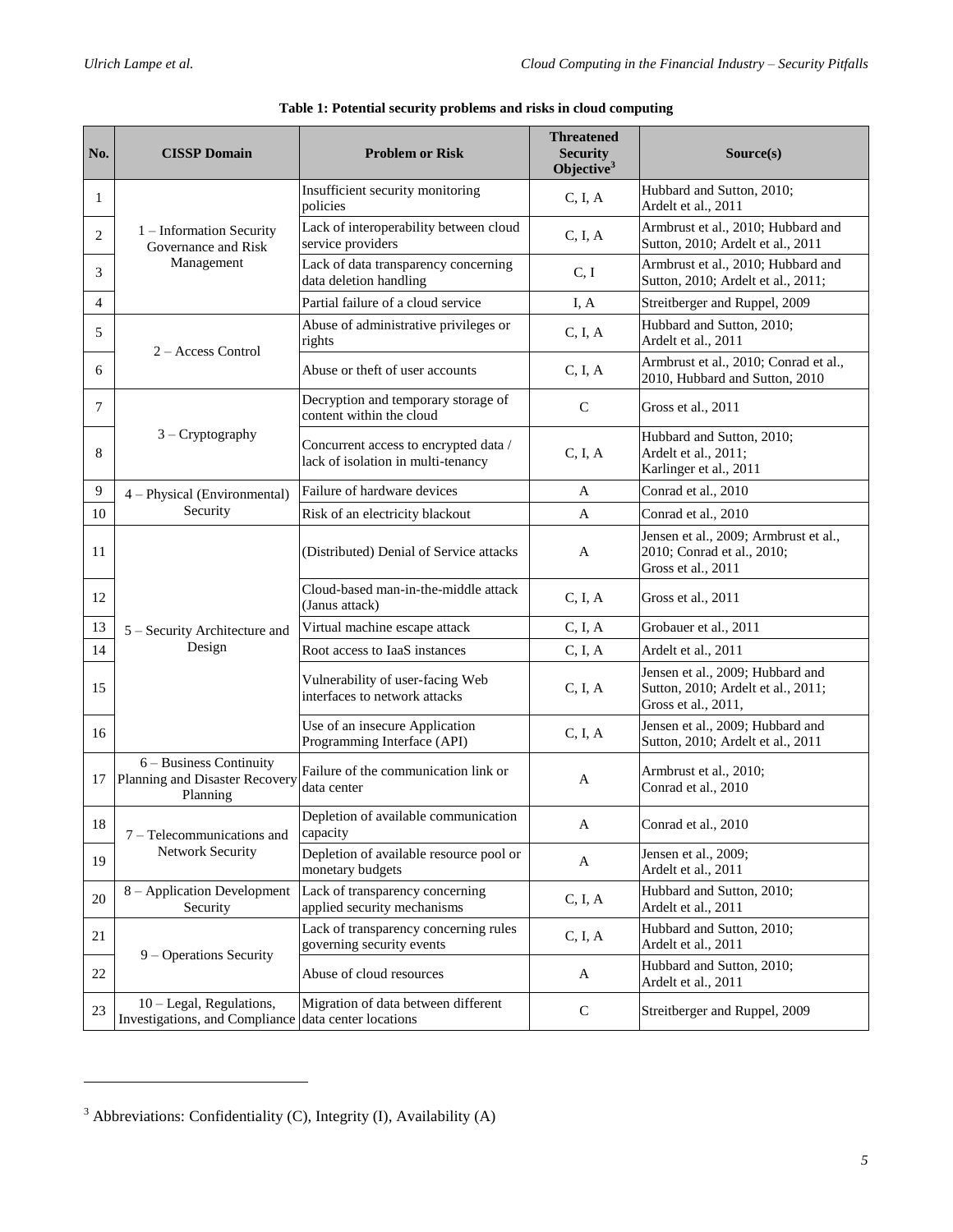## **EMPIRICAL INVESTIGATION IN THE FINANCIAL INDUSTRY**

### **Methodology**

In order to empirically assess our research question and examine the practical significance of the previously identified, cloud computing-related security issues, we chose the qualitative research approach of a case study.

With respect to this instrument, different designs are described in the literature, which exhibit specific advantages and disadvantages (Yin, 2009). In our work, we pursue a holistic, multi-case design. In this context, holistic means that financial institutions as a whole – and not their individual units or departments – constitute the matter of examination. We chose a multi-case design due to the potentially higher robustness and explanatory power of such design (Yin, 2009). As primary data source, we selected the instrument of personal interviews with domain experts. As major strengths, this instrument permits a targeted examination of the case study topic and can be highly insightful. However, due to different forms of bias in the responses, the results should also be subject to careful interpretation (Yin, 2009).

As the basis for the interviews, we compiled a questionnaire consisting of roughly 40 individual questions. Using this questionnaire, we conducted interviews with two representatives of a German bank<sup>4</sup>. Both interviewees work in the IT department of their institute, with a specific focus on IT security, and have previously gained professional experience with respect to cloud computing. In the following, we will refer to the interviewees as *A* and *B*.

Each interview lasted approximately one hour in time. Both interviews were digitally recorded and subsequently transcribed into written text. In the following, the interviewees were given the opportunity to review the transcript and make additions or deletions. In accordance with the recommendations by Walsham (1995) and Darke, Shanks and Broadbent (1998), supplemental notes were taken during the interview process by a second researcher to document statements of elevated interest.

The transcripts and notes were analyzed using the method of *qualitative content analysis*. According to Gläser and Laudel (2010), this method is among the recommend procedures for the analysis of expert interviews. The analysis process involves five steps, including a summary and codification of statements, and ultimately results in deduction of scientific concepts (Cropley, 2005). In contrast to more complex analysis procedures, such as the coding method, the qualitative content analysis requires less initial effort and is thus very well suited for the deduction of preliminary results.

### **Preliminary Results**

l

Given the restricted number of interviews that have been conducted to date, the following results should be considered preliminary. In addition, because both interviewees are associated with a bank, the discussion of results focuses on the banking industry, rather than the financial services sector in general. However, we are confident that our initial results can provide valuable insights with respect to the research question.

To begin with, the interviews confirmed the notion that the term cloud computing is interpreted very widely. Specifically, interviewee B stated that "[cloud computing is] a dazzling term, which is used for a multitude of things and not clearly

<sup>&</sup>lt;sup>4</sup> For reasons of anonymity, we refrain from providing additional details about the institute.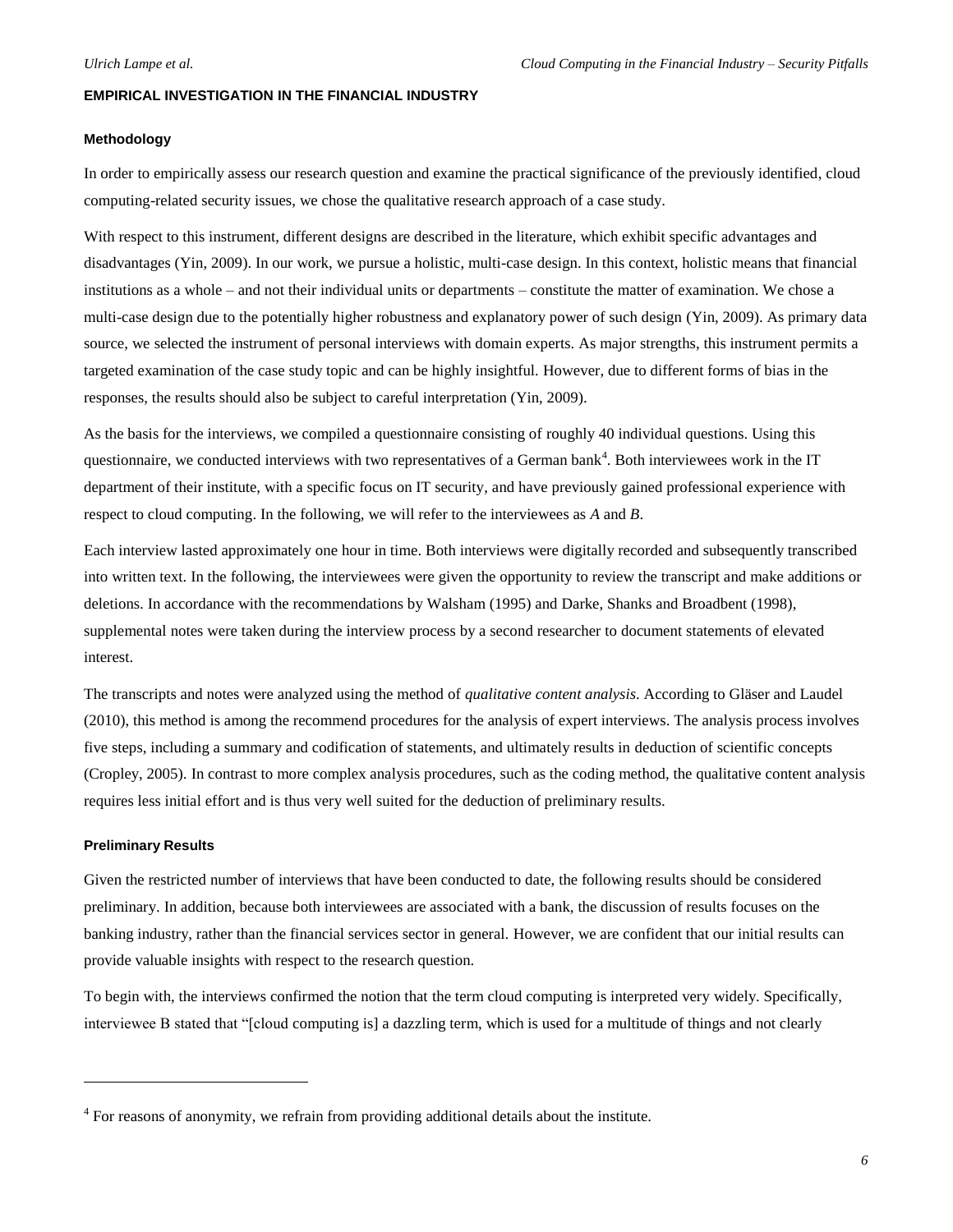defined." In general, the interviewees agreed, however, that cloud computing involves the provision of services from a shared environment via a (public) network. These services are standardized and ready-to-use.

All three service models in cloud computing are of relevance to the banking industry. However, according to the interviewees, cloud computing will not be the dominant delivery model in any business area, because some processes cannot be outsourced to third parties. Business areas such as investment banking, which are subject to constant change, are specifically suited for the application of cloud computing.

Among the delivery models, private cloud computing has the highest relevance. A private cloud can serve as central service, which is used by the financial institute itself or its outsourced partners. According to the interviewed bank representatives, the public cloud computing delivery model has limited practical significance in the banking industry. Yet, interviewee B pointed to the "successive entry of cloud services, which are offered in the consumer area [into the business world]". He added, however, that the proof is yet to be made that "cloud services can establish themselves [in the financial industry]"

According to both interviewees, IT in the banking sector is subject to a broad range of risks. These risks relate to people, processes, systems, and external factors. Damages may not only concern virtual goods, but also physical goods, such as data centers, facilities, or employees. Interviewee A also pointed to non-financial damages, for instance "risks in terms of reputation". Interviewee B sees the inability to judge the reliability of cloud services as a major problem, given that processing failures may lead to substantial risks for the institute.

With respect to the first CISSP domain, "information security governance", both interviewees saw the application of appropriate monitoring as an essential prerequisite for the use of cloud services. Thus, according to interviewee B, a cloud provider will have to comply with "extensive manuals and policies" and certify its adherence to those rules. As a specific technical mechanism, interviewee A named the use of trusted platform modules, which guarantee that "only warranted operations can be conducted on specific data". In addition, the encryption of critical data is seen as an appropriate measure. Interviewee B did not see the risk of a vendor lock-in with standardized services in the banking industry. Still, banks should be very aware about the dependence on specific vendors. In that context, interviewee B stressed that "banks would not be willing to cooperate with a monopolistic provider".

Concerning the second CISSP domain, "Access Control", interviewee B saw the risk of an abuse of administrative privileges as valid scenario, with enormous potential for attacks. Thus, administrative personnel should "underlie a detailed monitoring". Both interviewees pointed out that critical data, including authentication credentials, should always be transferred via secured channels. With respect to the theft of user accounts, "two-factor authentication" was named as a technical countermeasure.

In the context of the third CISSP domain, "Cryptography", both bank representatives stressed the significance of appropriate monitoring solutions to address potential security issues. As a technical measure, interviewee A further pointed to the use of client-based encryption mechanisms, which ensure that data "is [exclusively] written back to the cloud in encrypted form" (i.e., end-to-end encryption is enforced). Both interviewees further stressed that the distinction between data-at-rest and datain-transit is important for the choice of appropriate security mechanisms, such as channel encryption.

With respect to the fourth CISSP domain, "Physical Security", the use of appropriate monitoring solutions and enforcement of policies at the cloud provider is seen as important aspect again. Both bank representatives agreed that potential damages do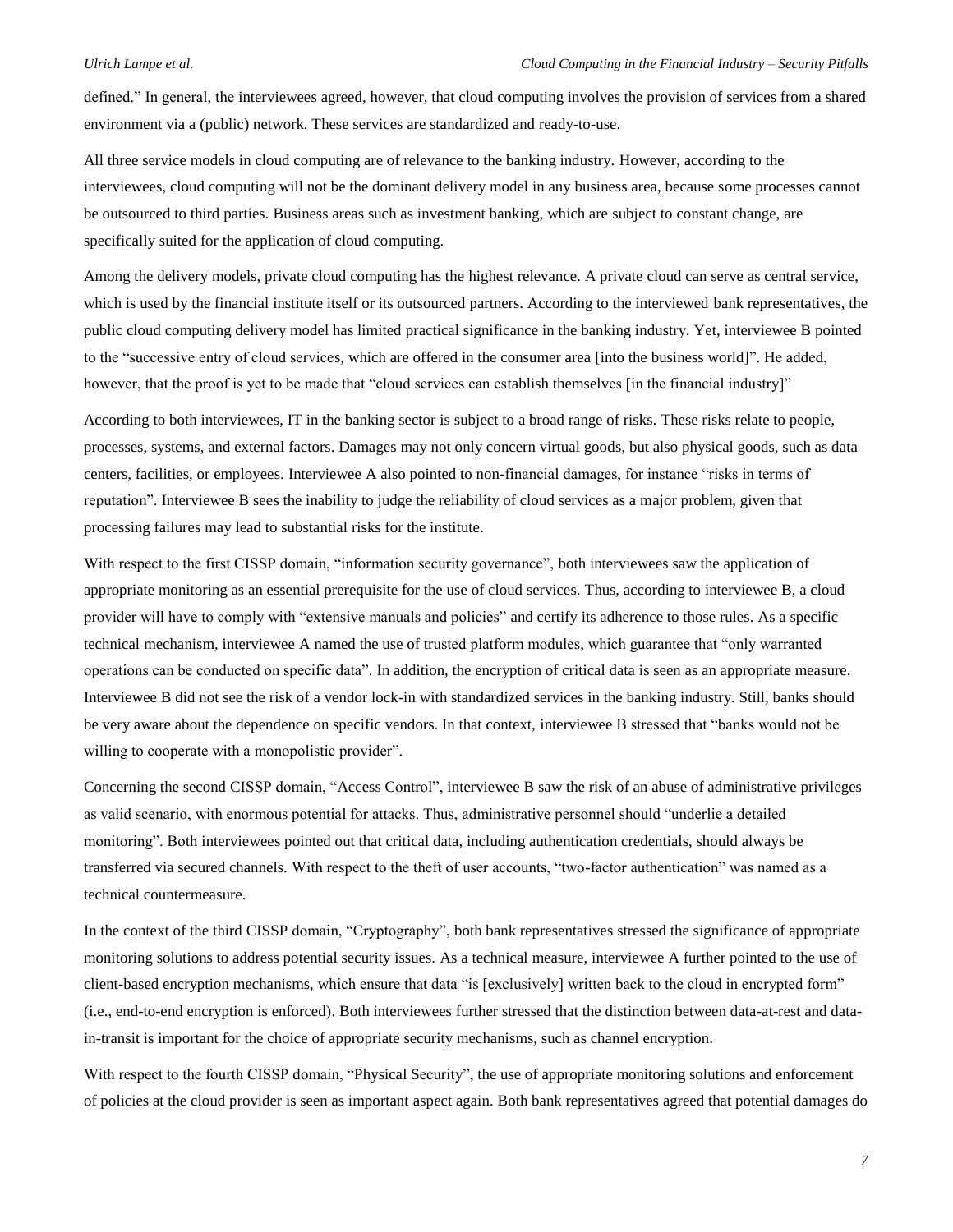l

not only concern virtual, but also physical goods, such as data centers or facilities. In this respect, interviewee A believes that "cyber war and cyber terrorism will play a certain role [in the future]".

Concerning the fifth CISSP domain, "Security Architecture and Design", interviewee B identified the comprehensive training of employees as an important measure to raise the awareness of security problems. This does not only concern "the employees [of the institute itself], but everyone you has access to a company's systems, because today, multiple [external] service providers are employed". In this context, interviewee A specifically pointed to the risk through cloud-based man-inthe-middle attacks, saying that a lack of awareness at both the user and provider side would create "completely new opportunities", specifically with respect to eavesdropping. Once again, trusted platform modules are perceived as a viable technical countermeasure to address many security problems.

With respect to the sixth CISSP domain, "Business Continuity Planning (BCP)", the failure of communication channels, namely access to the Internet, was acknowledged as a relevant risk. Interviewee A named legal agreements with the network providers as appropriate countermeasure, saying that "depending on the risk of the processed data […] there has to exist a disaster recovery scenario […] in the case of a cloud setting; you have to be able to substitute [network capabilities]".

In the context of the seventh CISSP domain, "Telecommunications and Network Security", the interviewed bank representatives stressed the importance of monitoring to detect attacks that aim at an exploitation of network or computing capacities. Interviewee A further stated that redundant resources should be made available, depending on the criticality of systems or data.

With respect to the eighth and ninth CISSP domains, "Application Development Security"<sup>5</sup> and "Operations Security", both interviewees referred to the same mechanisms that were previously discussed with respect to the first domain. This includes the use of appropriate monitoring mechanisms and the enforcement of policies by the bank as service user.

Lastly, concerning the tenth CISSP domain, "Legal, Regulations, Investigations, and Compliance", interviewee B acknowledged that the inability to localize data in clouds may constitute an important obstacle for their adoption, given that this situation may result in judicial or regulatory problems. Once again, monitoring is seen as a potentially appropriate countermeasure. The physical location of data most notably plays a major role due to different jurisdictions. As a specific example, German banks may not transfer data to the United States despite of the Safe Harbor agreement, because – according to interviewee B – "US authorities may access this data if investigations are ordered".

In summary, we found that many of the security issues with cloud computing that we identified in our theoretical analysis are also acknowledged by practitioners from the industrial practice. In many cases, appropriate monitoring or trusted platform solutions are named as appropriate technical countermeasures. In addition, it appears that banks tend to use the instrument of legal agreements and compliance rules to mitigate risks and shift the financial responsibility for security issues to the cloud providers.

 $<sup>5</sup>$  As of January 1<sup>st</sup>, 2012, this domain has been renamed to "Software Development Security".</sup>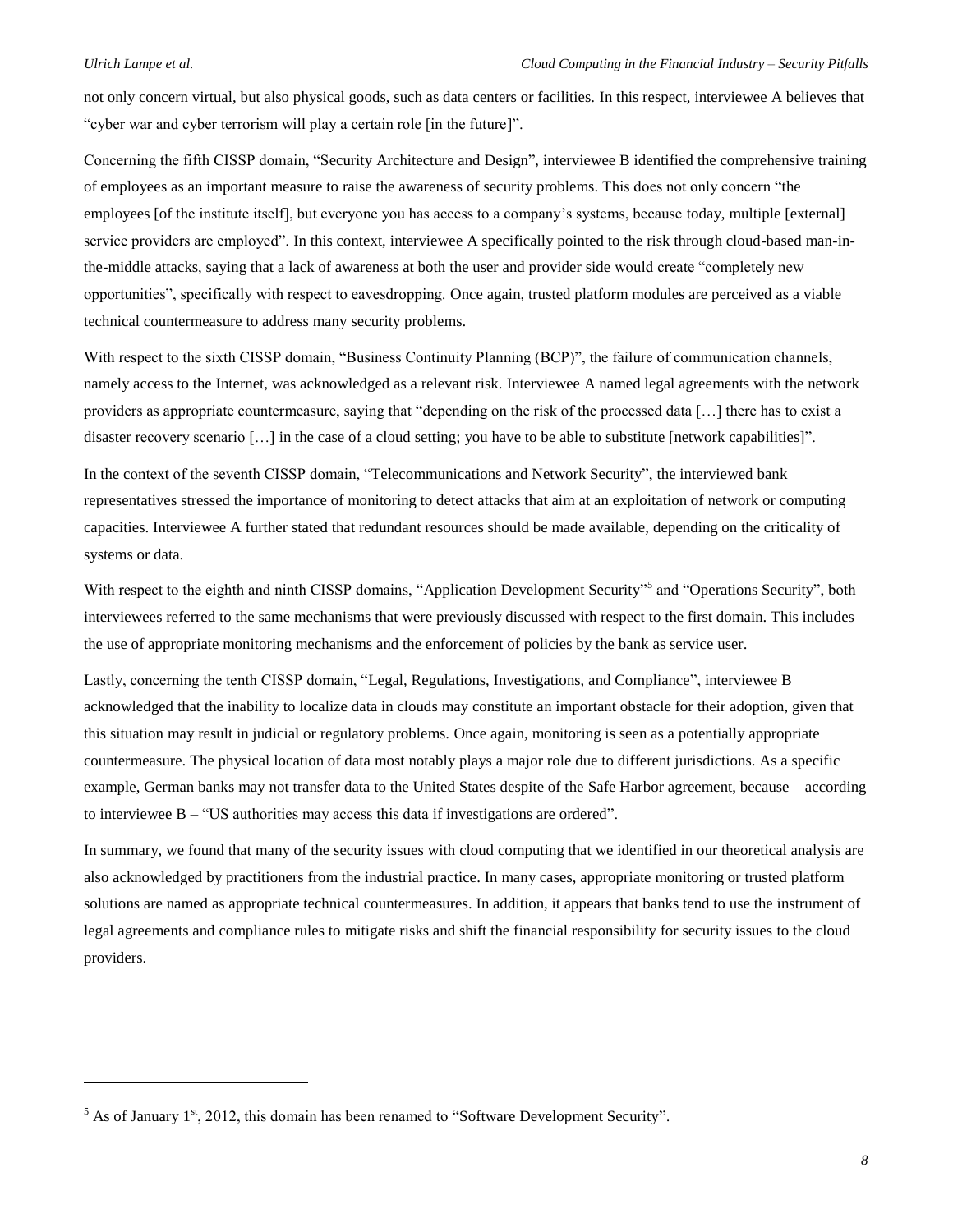## **SUMMARY AND OUTLOOK**

In the financial industry, IT is one of the substantial production factors, and its relative importance has steadily increased in recent decades. However, IT also poses a major expense post. Cloud computing is a novel architectural paradigm that promises to revolutionize the way IT services are provisioned and consumed. Due to its potential for cost-savings and its flexibility, cloud computing may appear as a perfect match to the financial industry. However, security concerns have recently been named as a potential sticking point for the adoption of cloud computing, specifically in the financial industry which is subject to a multitude of regulatory requirements.

In this work, we aimed to analyze whether security concerns pose an obstacle for the application of cloud computing in the financial industry. For that matter, we identified a set of potential cloud-related security risks, based on a survey of current literature. Subsequently, we empirically verified our findings through an ongoing case study in the financial industry.

According to the interviews with two representatives of a German bank, security concerns do in fact constitute an obstacle for the adoption of cloud computing. This is specifically true with respect to the public cloud computing deployment model. Accordingly, this model is only applied to a very limited extent at present. However, potential for the application of cloud computing is seen across all business areas in the financial industry.

On the basis of the case study analysis, it appears that banks focus on both legal and technical measures to address potential security problems. The former include legal agreements with cloud providers and the enforcement of security-related manuals and policies; the latter include the use of encryption and trusted platform modules.

In our future work, we plan to extend our case study and validate the preliminary findings through additional interviews with representatives of the financial industry. Furthermore, through interviews with representatives of cloud service providers, we plan to examine whether the proposed security measures can be applied and enforced in practice.

# **REFRENCES**

- 1. Ardelt, M., Dölitzscher, F., Knahl, M. and Reich, C. (2011) Sicherheitsprobleme für IT-Outsourcing durch Cloud Computing, *HMD - Praxis der Wirtschaftsinformatik*, 48, 281, *62-70.*
- 2. Armbrust, M., Fox, A., Griffith, R., Joseph, A.D., Katz, R., Konwinski, A., Lee, G., Patterson, D., Rabkin, A., Stoica, I. and Zaharia, M. (2010) A View of Cloud Computing, *Communications of the ACM*, 53, 4, 50-58.
- 3. Berger, A.N. (2003) The Economic Effects of Technological Progress: Evidence from the Banking Industry, *Journal of Money, Credit, and Banking*, 35, 2, 141-176.
- 4. Brynjolfsson, E. and Hitt, L.M. (2000) Beyond Computation: Information Technology, Organizational Transformation and Business Performance, *The Journal of Economic Perspectives*, 14, 4, 23-48.
- 5. Buyya, R., Yeo, C.S., Venugopal, S., Broberg, J. and Brandic, I. (2009) Cloud Computing and Emerging IT Platforms: Vision, Hype, and Reality for Delivering Computing as the 5th Utility, *Future Generation Computer Systems*, 25, 6, 599- 616.
- 6. Casolaro, L. and Gobbi, G. (2005) Information Technology and Productivity Changes in the Banking Industry, *Economic Notes*, 36, 1, 43-76.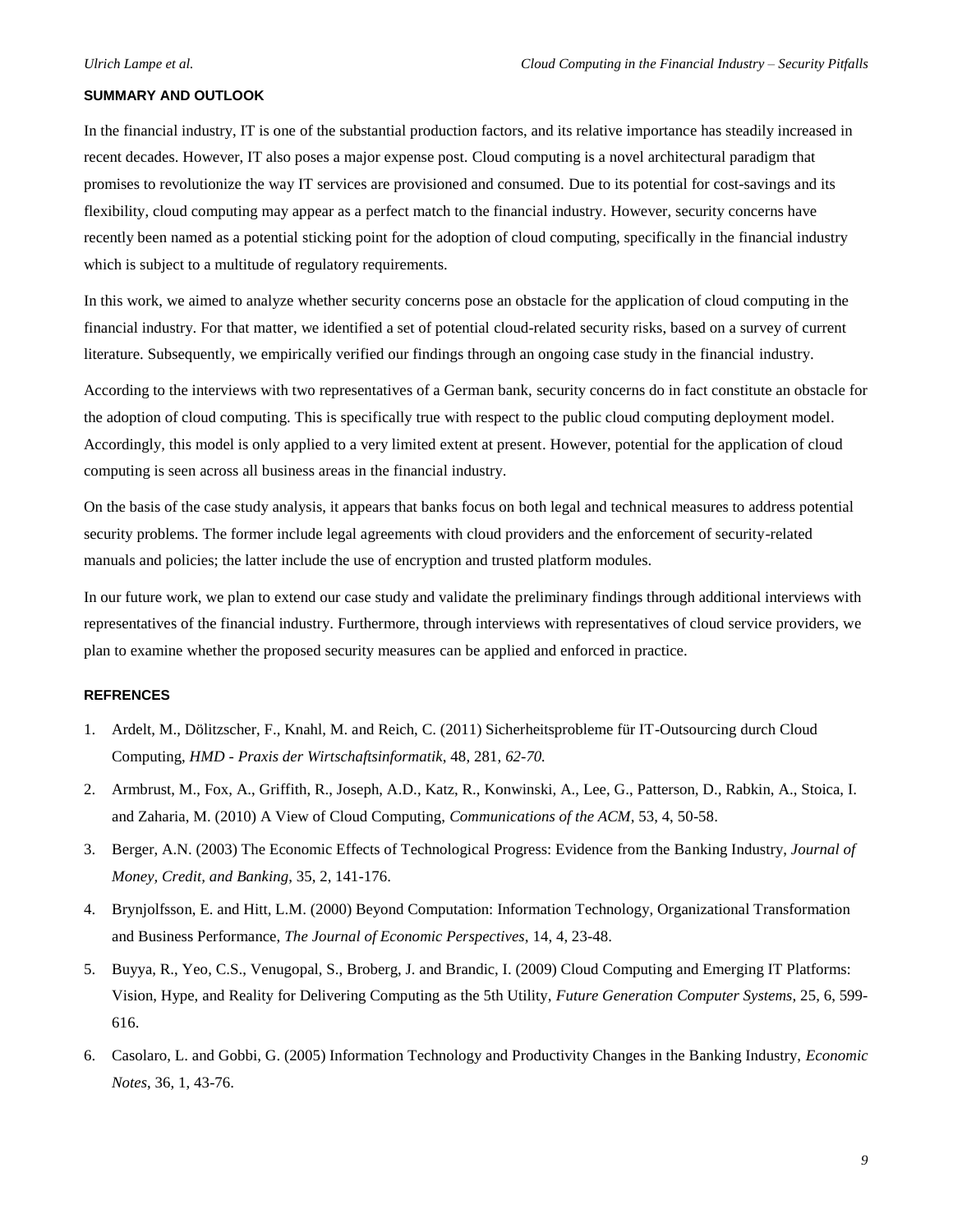- 7. Cloud Security Alliance (2011) Security Guidance for Critical Areas of Focus in Cloud Computing V3.0. [Online] https://www.cloudsecurityalliance.org/guidance/csaguide.v3.0.pdf
- 8. Conrad, E., Misenar, S. and Feldman, J. (2010) CISSP Study Guide, Elsevier, Burlington.
- 9. Cropley, A.J. (2005) Qualitative Forschungsmethoden: Eine praxisnahe Einführung ( $2<sup>nd</sup>$  ed.), Klotz, Magdeburg.
- 10. Darke, P., Shanks, G. and Broadbent, M. (1998) Successfully Completing Case Study Research: Combining Rigour, Relevance and Pragmatism, *Information Systems Journal*, 8, 4, 273-289.
- 11. Gläser, J. and Laudel, G. (2010) Experteninterviews und Qualitative Inhaltsanalyse (4<sup>th</sup> ed.), VS Verlag, Wiesbaden.
- 12. Grobauer, T., Walloschek, T. and Stöcker, E. (2010) Understanding Cloud Computing Vulnerabilities, *IEEE Security & Privacy*, 9, 2, 50-57.
- 13. Groß, S., Gruschka, N., Jensen, M., Lischka, M., Miede, A., Mosch, M., Schulte, S. and Siebenhaar, M. (2011) Sicherheitsprobleme im Cloud Computing, *Praxis der Informationsverarbeitung und Kommunikation*, 34, 3, 126-134*.*
- 14. Harris, S. (2010) CISSP Certification All-in-One Exam Guide ( $5<sup>th</sup>$  ed.), McGraw-Hill, New York.
- 15. Ho, S.J. and Mallick, S.K. (2009) The Impact of Information Technology on the Banking Industry, *Journal of the Operational Research Society*, 61, 2, 211-221.
- 16. Hubbard, D. and Sutton, M. (2010) Top Threats to Cloud Computing V1.0. [Online] https://cloudsecurityalliance.org/ topthreats/csathreats.v1.0.pdf
- 17. Information Systems Audit and Control Association (2011) IT Control Objectives for Cloud Computing: Controls and Assurance in the Cloud, Information Systems Audit and Control Association, Rolling Meadows.
- 18. IT Governance Institute (2011) Global Status Report on the Governance of Enterprise IT (GEIT) 2011, IT Governance Institute, Rolling Meadows.
- 19. Jensen, M., Schwenk, J., Görtz, H. and Gruschka, N. (2009) On Technical Security Issues in Cloud Computing, In: Liang-Jie Zhang, (Ed.) *Proceedings of the 2nd IEEE International Conference on Cloud Computing*, September 21-25, Bangalore, India, IEEE, 109-116.
- 20. Johnson, B.C. (2010) Information Security Basics, *ISSA Journal*, 8, 7, 28-32.
- 21. Karlinger, M., Ettmayer, K. and Schrefl, M. (2011) Verschlüsselung bei ausgelagerter Datenhaltung, *HMD - Praxis der Wirtschaftsinformatik, 48,* 281, 35-43.
- 22. Lamberti, H.J. and Büger, M. (2009) Lessons Learned: 50 Years of Information Technology in the Banking Industry The Example of Deutsche Bank AG, *Business & Information Systems Engineering*, 1, 1, 26-36.
- 23. Lenk, A., Klems, M., Nimis, J., Tai, S. and Sandholm, T. (2009) What's Inside the Cloud? An Architectural Map of the Cloud Landscape, In: Kamal Bhattacharya, Martin Bichler, Stefan Tai (Eds.), *Proceedings of the ICSE Workshop on Software Engineering Challenges of Cloud Computing*, May 23, Vancouver, Canada, IEEE, 23-31.
- 24. Leymann, F. (2009) Cloud Computing: The Next Revolution in IT, In: Dieter Fritsch (Ed.), *Proceedings of the Photogrammetric Week '09*, September 7-11, Stuttgart, Germany, Wichmann Verlag, 3-12.
- 25. Mell, P. and Grance, T. (2011) The NIST Definition of Cloud Computing (Draft). [Online] http://csrc.nist.gov/publications/nistpubs/800-145/SP800-145.pdf